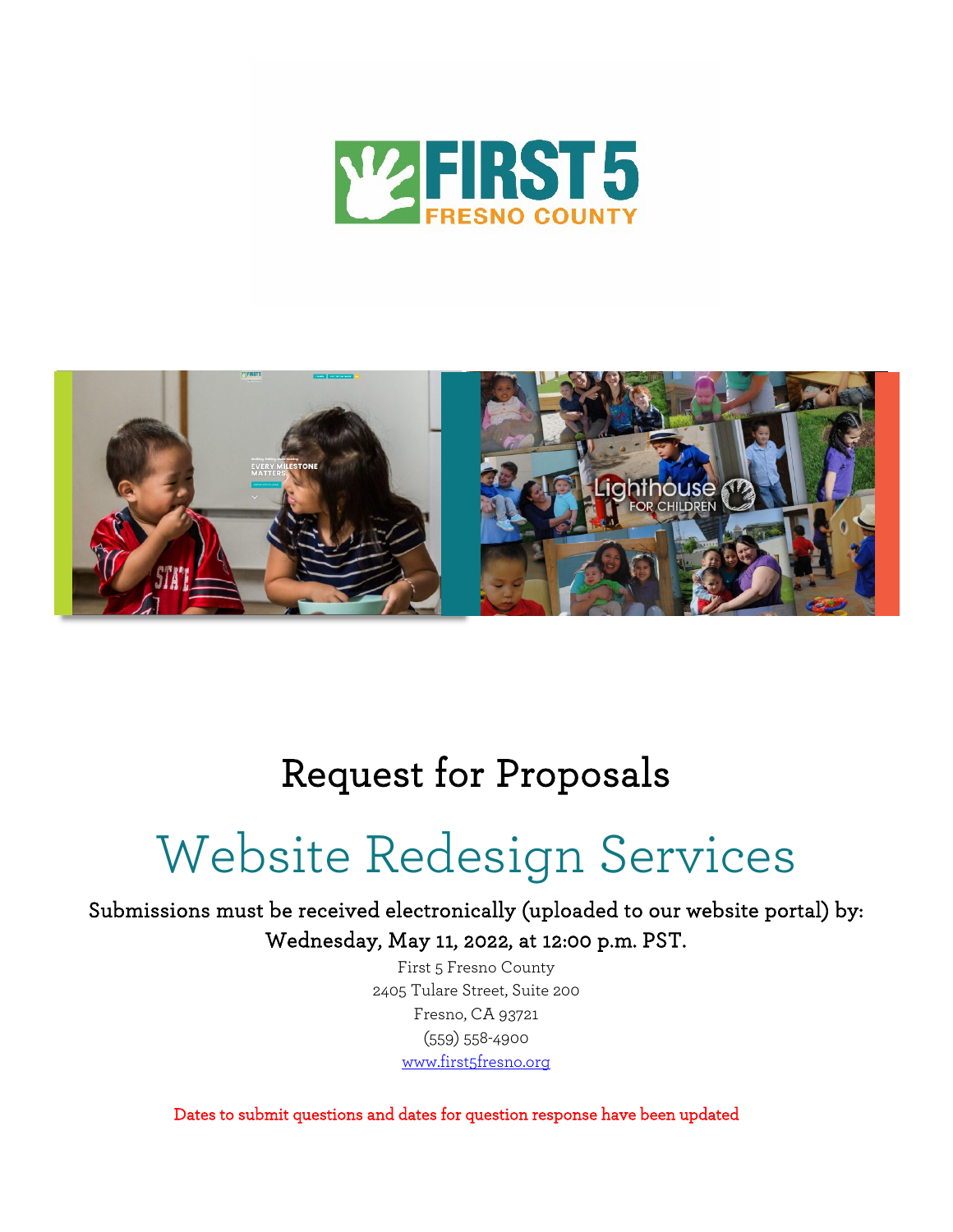### Overview of Funding Opportunity

Below is a summary of this Request for Proposals (RFP), please read the entire document for full requirements and details.

#### Intent of RFP

First 5 Fresno County seeks to contract with a qualified website developer or marketing and advertising firm to refresh and execute the re-launch of First 5 Fresno County's website and its microsite for the Lighthouse for Children, Inc.

| Annual Funding                                                                | <b>Contract Period</b>       |
|-------------------------------------------------------------------------------|------------------------------|
| The total funding available under this RFP is up to<br>\$25,000 for one year. | July 1, 2022 - June 30, 2023 |

| Eligibility                                                                                                                 |  |
|-----------------------------------------------------------------------------------------------------------------------------|--|
| Submissions will be considered from qualified individuals as well as public and private marketing<br>and advertising firms. |  |

|                                       | Timeline                                                |                                                                           |  |
|---------------------------------------|---------------------------------------------------------|---------------------------------------------------------------------------|--|
|                                       | Date                                                    | Action                                                                    |  |
|                                       | April 5, 2022                                           | Release of Request for Proposals                                          |  |
| <b>See</b><br>Updated<br><b>Dates</b> | April 12, 19, 26 & May 3, & 9, 6<br>2022, by 5 p.m. PST | Deadline to submit questions to funding@first5fresno.org                  |  |
|                                       | April 14, 21, 28 & May 5, & 12,                         | Days when a response to submitted questions will be posted on the         |  |
|                                       | & May 9, 2022, by 5 p.m. PST                            | F <sub>5</sub> FC website                                                 |  |
|                                       | May 11, 2022 - 12:00 p.m. PST                           | Submission deadline via the website portal at<br>first5fresno.org/funding |  |
|                                       | May 23, 2022                                            | Notification to proposers                                                 |  |
|                                       | May/June 2022                                           | Scope of work and budget development with selected proposer               |  |
|                                       | June 8, 2022                                            | Recommended agency presented to the Commission for approval               |  |
|                                       | July 1, 2022                                            | Contract start date                                                       |  |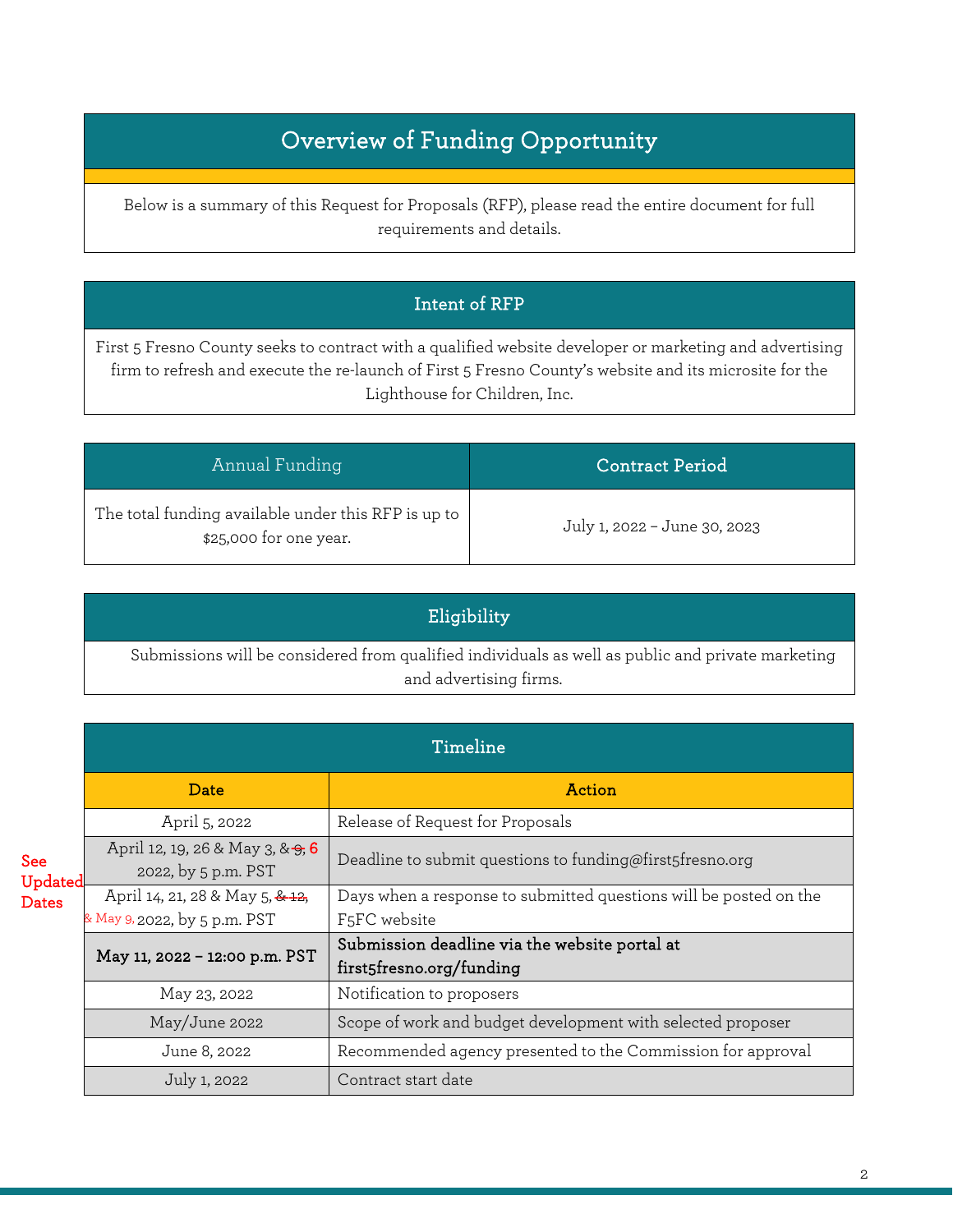#### ABOUT FIRST 5 FRESNO COUNTY

At First 5 Fresno County (F5FC), we know that children thrive when their families thrive. We envision a future where all children and their families are healthy, loved, and nurtured. We run after this vision by partnering with our community to create a seamless system of quality, accessible services that support the well-being of every child and family. The First 5 Fresno County Commission (the Commission) was created in 1998 when voters passed Proposition 10, which added a 50-cent sales tax to every pack of cigarettes or tobacco product sold in California. The State of California collects the money and distributes it to each county based on birthrate. The Commission is responsible for developing a strategic plan to guide local funding decisions that are consistent with the purpose of Proposition 10, which is to promote, support and improve the early development of children from the prenatal stage to five years of age.

In 2015, F5FC built the Lighthouse for Children (LFC) facility, an innovative community hub in the heart of Downtown Fresno, where families and early childhood professionals can access services, resources, and opportunities to transform the first 5 years of a child's life. F5FC owns and manages the three-story facility, which houses a high-quality Child Development Center, the Community Learning Center, various offices, meeting space for community agencies, and F5FC's administrative offices.

#### INTENT

Th[e F5FC website](https://www.first5fresno.org/) is the first point of contact for the public, stakeholders, and advocates of early childhood to learn about F5FC and its initiatives. It serves as a source for communicating about the importance of the early years of life and a space to keep a pulse on relevant early childhood efforts throughout Fresno County. The [LFC microsite](https://www.lfcfresno.org/) serves as a resource for families with young children and is intended to keep the public informed about programs and services offered within the LFC facility in downtown Fresno. Updating both sites to align with the goals within F5FC's [2020-2025 Strategic Plan](https://www.first5fresno.org/wp-content/uploads/2019/07/First-5-Fresno-County-2020-2025-Strategic-Plan-FINAL.pdf) and [2020-2025 Communications](https://www.first5fresno.org/wp-content/uploads/2022/02/2020-25-Communication-Plan-Final.pdf) Plan and appealing to their respected primary audiences in a dynamic and user-friendly way is the priority goal of the website refresh.

| First 5 Fresno County Website |                                                                                                                                                                                                                                             |  |  |  |
|-------------------------------|---------------------------------------------------------------------------------------------------------------------------------------------------------------------------------------------------------------------------------------------|--|--|--|
| Primary<br>Audiences          | Policy Makers: elected officials, F5FC Commissioners, and stakeholders including community<br>partners (funded and non-funded), community-based organizations, government<br>entities/agencies, trusted messengers, and private businesses. |  |  |  |
| Secondary<br>Audience         | Families with young children: pregnant people, parents, families, and caregivers                                                                                                                                                            |  |  |  |

| Lighthouse for Children Microsite |                                                                                                                                                                                                                             |  |  |
|-----------------------------------|-----------------------------------------------------------------------------------------------------------------------------------------------------------------------------------------------------------------------------|--|--|
| Primary<br>Audiences              | Families with young children: pregnant people, parents, families, and caregivers looking for<br>resources and services within the Lighthouse for Children facility                                                          |  |  |
|                                   | Community: partners (funded and non-funded), community-based organizations, government<br>entities/agencies, early childhood professionals seeking training/professional development or<br>space to host such opportunities |  |  |
|                                   |                                                                                                                                                                                                                             |  |  |
| Secondary<br>Audience             | General Public: anyone seeking early childhood resources and information                                                                                                                                                    |  |  |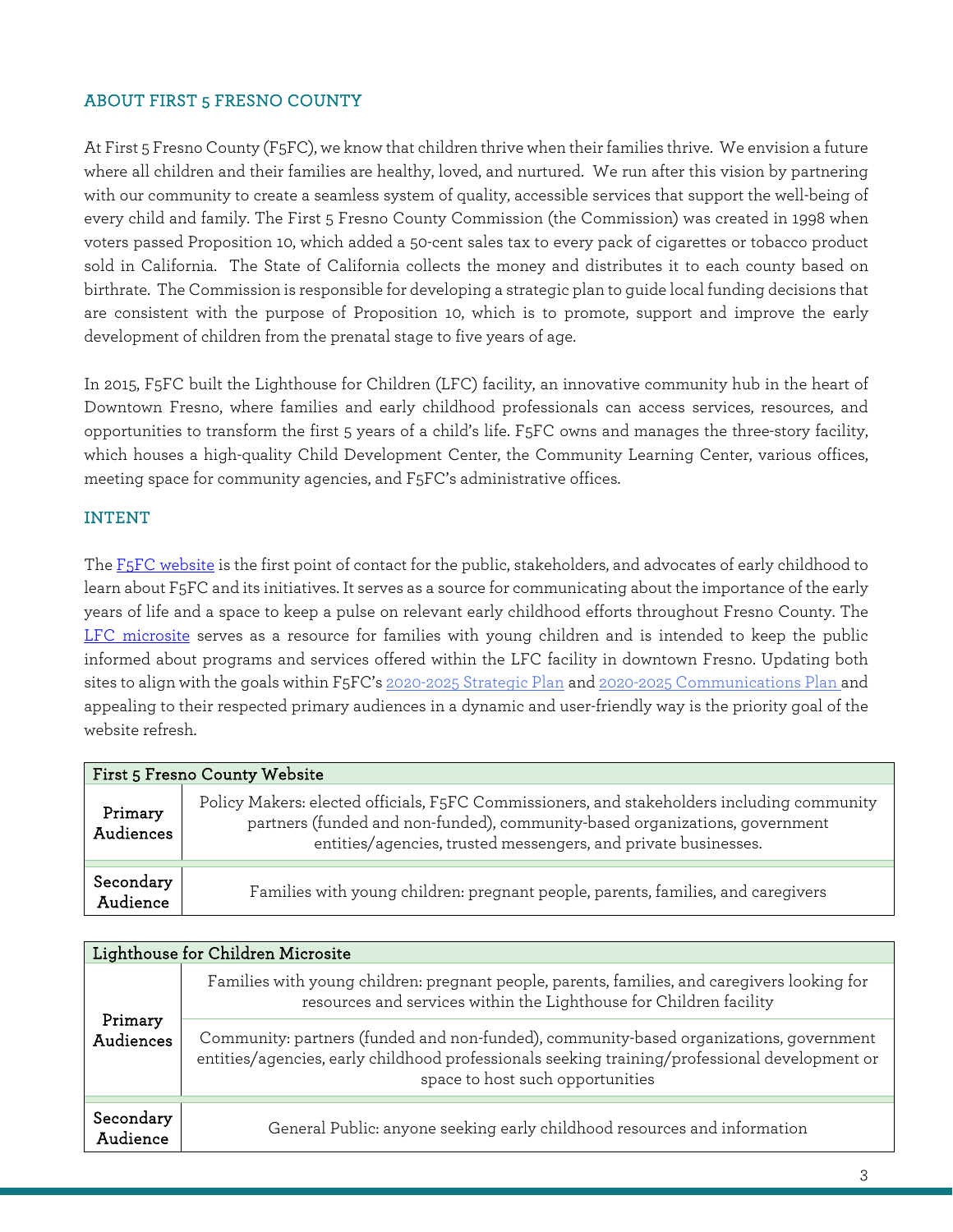#### BACKGROUND

First 5 Fresno County's 2020-25 Strategic Plan was shaped by voices of Fresno County families and community partners. In the strategic planning process, our community identified the most pressing and difficult challenges facing young children and their families which inform F5FC's investment areas through 2025. The purpose of the Communications Plan is to establish a framework for internal and external use that supports the implementation of our Strategic Plan through succinct messaging and focused communications. Alignment with the Strategic Plan ensures communications activities are consistent and drive toward our overarching goals and objectives.

Our 2020-2025 Strategic Plan lays out five primary strategies to support families, communities, and systems – Communication, Advocacy, Collaboration, Skill-Building, and Innovation & Learning. These strategies serve as a north star and roadmap for our efforts. With a focus on systems change (addressing the root causes of embedded social problems), the Communication strategies are designed to increase partnership and connection between the people, policies, and places working for Fresno County's children and families. The Communications Plan outlines how those strategies inform our communications initiatives as an agency and the website is a critical component that helps ensure our messaging is succinct all around.

#### FUNDING AND CONTRACT PERIOD

The total funding available under this RFP is up to \$25,000 for a one-year contract period from July 1, 2022, through June 30, 2023. Please note, the F5FC Commission reserves the right to negotiate any proposed activities and/or budgets.

#### ELIGIBILITY

Qualified website developers or marketing and advertising firms/companies with the technical knowledge and design experience necessary for this project are encouraged to submit a proposal. The selected proposer will have demonstrated understanding of providing services outlined in this RFP and must be capable of producing the desired services in a professional, timely, and cost-conscious manner. This website redesign project will require work in WordPress content management system. Submissions will be considered from qualified individuals and public and private firms.

#### SCOPE OF SERVICES

Over time, F5FC has shifted its efforts to focus on a systems approach to early childhood issues, which requires a website redesign. The updates need to reflect that shift while allowing F5FC to remain a trusted messenger on early childhood matters to their audiences. It must be a dynamic and resource-filled place that educates our primary audiences on the importance and relevancy of ensuring families have what they need to safeguard the healthiest start for children in their first five years of life while also highlighting the work of F5FC. The updated site must also comply with state and local mandates (i.e., The Brown Act) concerning accessibility to F5FC Commission (governing board) meetings and documents. It must also serve as a document hub for our funded partners (grantees). The LFC microsite redesign which focuses on parents and families with young children, should highlight the services offered within the Lighthouse for Children facility, and be a place where parents with young children can find information on child development and community resources.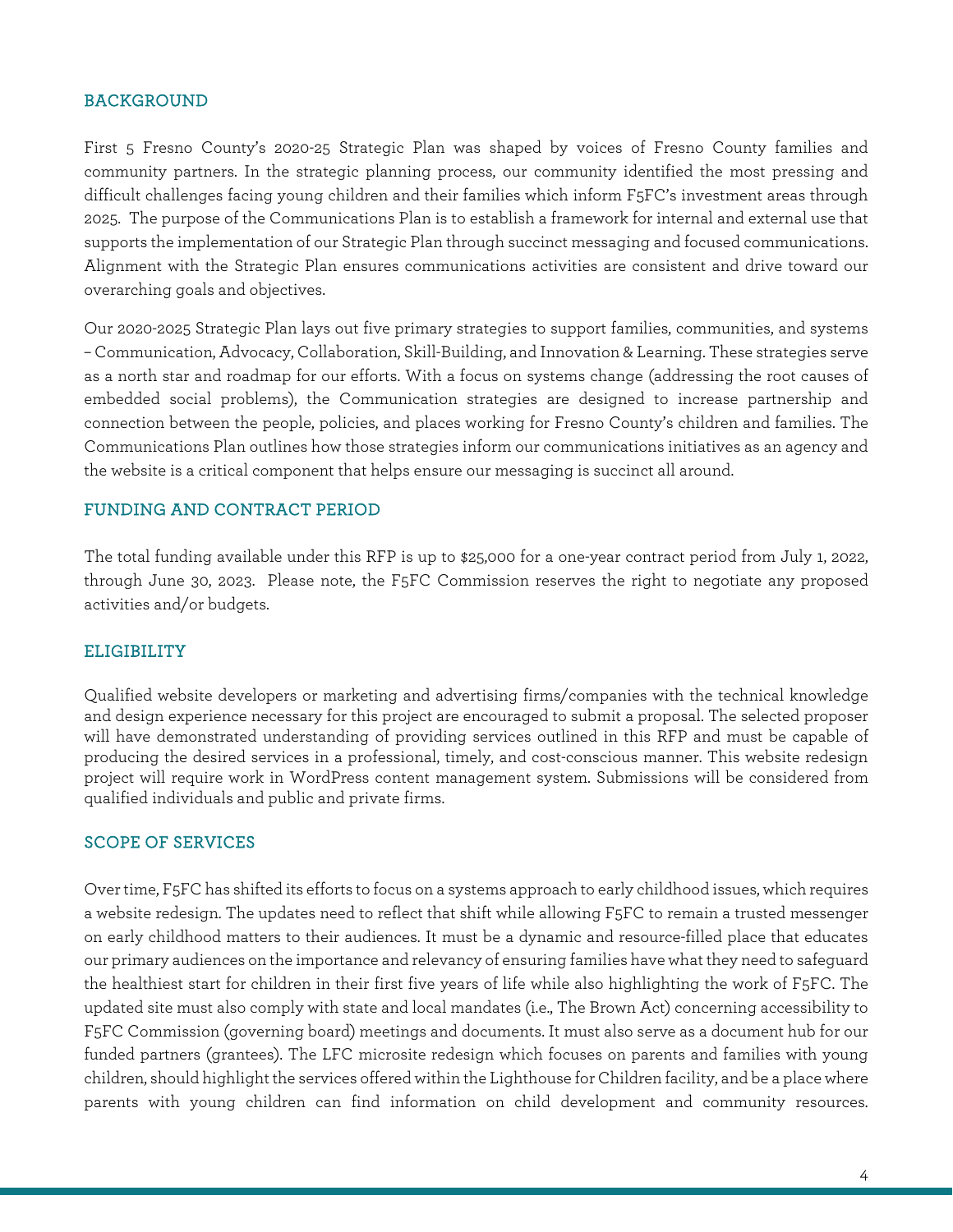Additionally, we want to convey our commitment to Race, Equity, Diversity, and Inclusion in the look, use and feel of both websites.

The selected proposer will work closely with First 5 Fresno County staff with the following in mind:

| F <sub>5</sub> FC Site                                                                                                                                                                                                                                                                                                                                                                                                                                                                                                                                                                          | <b>LFC</b> Site                                                                                                           |  |  |  |
|-------------------------------------------------------------------------------------------------------------------------------------------------------------------------------------------------------------------------------------------------------------------------------------------------------------------------------------------------------------------------------------------------------------------------------------------------------------------------------------------------------------------------------------------------------------------------------------------------|---------------------------------------------------------------------------------------------------------------------------|--|--|--|
| Align with F5FC Brand Guidelines                                                                                                                                                                                                                                                                                                                                                                                                                                                                                                                                                                | Align with LFC Brand Guidelines<br>$\bullet$                                                                              |  |  |  |
| Direct link to our microsite, Lighthouse for<br>Children                                                                                                                                                                                                                                                                                                                                                                                                                                                                                                                                        | A page where LFC tenants can access<br>relevant facility information such as<br>notices or guidelines                     |  |  |  |
| A page dedicated for interactive/creative<br>resource-sharing and redirection to community<br>partners                                                                                                                                                                                                                                                                                                                                                                                                                                                                                          | An interactive user-friendly page<br>parent/community resource page -<br>serving as a referral to other external<br>sites |  |  |  |
| Highlight:<br>F <sub>5</sub> FC's core investments<br>F5FC Funding Page and Upload Portal<br>$\bullet$<br>Commission Documents & Policies<br>Annual Award Nomination Submissions<br>Early childhood policy watch section                                                                                                                                                                                                                                                                                                                                                                        | Highlight:<br>• Early childhood developmental<br>milestones information<br>• Room Reservation                             |  |  |  |
| Dynamic homepage experiences that are attractive, easy to navigate that feature:<br>Social media feed<br>$\circ$<br>Improved simplified content in an engaging and user-friendly way<br>$\circ$<br>Spanish-language translation feature<br>$\circ$<br>Mobile friendly<br>$\circ$<br>Search function<br>$\circ$<br>Career Page with "apply" feature<br>$\circ$<br>Maintain the ability for visitors to join mailing list<br>$\circ$<br>Ability to easily "pin" something new (i.e., a new funding or job opportunity or<br>$\circ$<br>current/relevant opportunities or notices) to the homepage |                                                                                                                           |  |  |  |
| Other:                                                                                                                                                                                                                                                                                                                                                                                                                                                                                                                                                                                          |                                                                                                                           |  |  |  |
| 1. Produce a Website Manual documenting instructions for navigating the backend of the<br>website.                                                                                                                                                                                                                                                                                                                                                                                                                                                                                              |                                                                                                                           |  |  |  |
| 2. Make the use of Analytics data relevant to staff monitoring and updating website                                                                                                                                                                                                                                                                                                                                                                                                                                                                                                             |                                                                                                                           |  |  |  |

To give an idea of what inspiration we are looking for, below are examples of websites whose look, and feel is similar to what we can envision the F5FC refresh being:

- o <https://www.first5sf.org/>
- o <https://first5association.org/>
- o <https://first5center.org/>
- o <https://everyneighborhood.org/>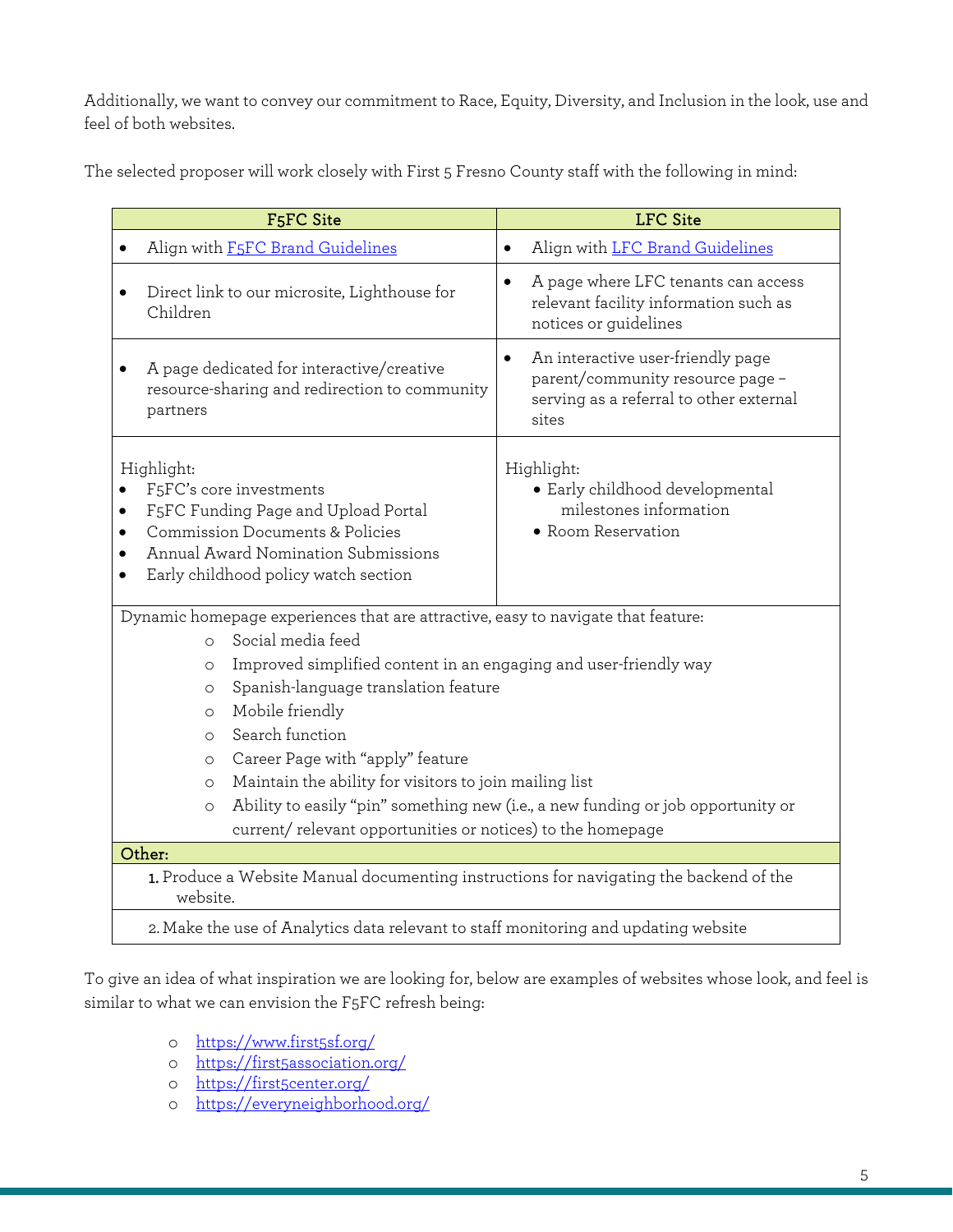The selected proposer is expected to include a timeline for at least two revision phases and their approach to obtaining feedback from F5FC staff for content development and redesign for both sites. We are looking for a proposer committed to the website redesign process being a shared and collaborative experience between F5FC and the selected proposer. The proposal should include a training session for staff on the backend of the website for daily management and other routine and non-routine updates - including required site updates (i.e., WordPress updates).

#### RFP PROCESS

#### Questions

Any questions about this RFP must be submitted via email to **funding@first5fresno.org** with the subject line: "Question RFP – Website Redesign Services." Questions will be accepted until Monday, May 9, 2022. If questions are received, responses will be posted on the funding page of the F5FC website [\(www.first5fresno.org/funding\)](http://www.first5fresno.org/funding) by 5:00 p.m. PST every Thursday beginning April 12, 2022 through May 12, 2022.

#### Submission Deadline

Completed proposals must be submitted via the F5FC website [\(www.first5fresno.org/funding\)](http://www.first5fresno.org/funding) by 12:00 p.m. PST on Wednesday, May 11, 2022. Applicants are responsible for ensuring that submissions are received on time. Late submissions will not be accepted.

#### Review Process and Notification

A Community Review Committee will evaluate and score each submission that complies with the purpose and requirements of this RFP. Submissions receiving a score of 70 or more points out of 100 may become finalists for award. However, there is no guarantee that scoring above 70 will result in an awarding. Following the review process, F5FC will work with the recommended proposer to finalize the scope of work and budget that will be presented to the F5FC Commission for consideration and ultimate approval for funding. The contact person for each submission will be notified via email of F5FC's decision. All submitters, including the recommended agency, will be notified by May 23, 2022 of the status of their submission. Upon notification, the finalist will be contacted by F5FC to confirm requirements prior to consideration by the Commission.

#### SUBMISSION REQUIREMENTS

All proposals must be submitted via the F5FC website proposal submission portal [\(www.first5fresno.org/funding\)](http://www.first5fresno.org/funding) by 12:00 p.m. PST on Wednesday, May 11, 2022. To complete the submission process, follow the steps on the website to enter all required information and upload the required forms and attachments listed below. All documents must be submitted in PDF form. Each form is available as an individual PDF file on the F5FC website.

A. Narrative (60 total points) – FORM A (attached): Please submit, in writing, the requested information in brief narrative form and, to the extent possible, organize the narrative using headers (no more than 15 typewritten pages). Please do not use a font size smaller than 11-point size for legibility.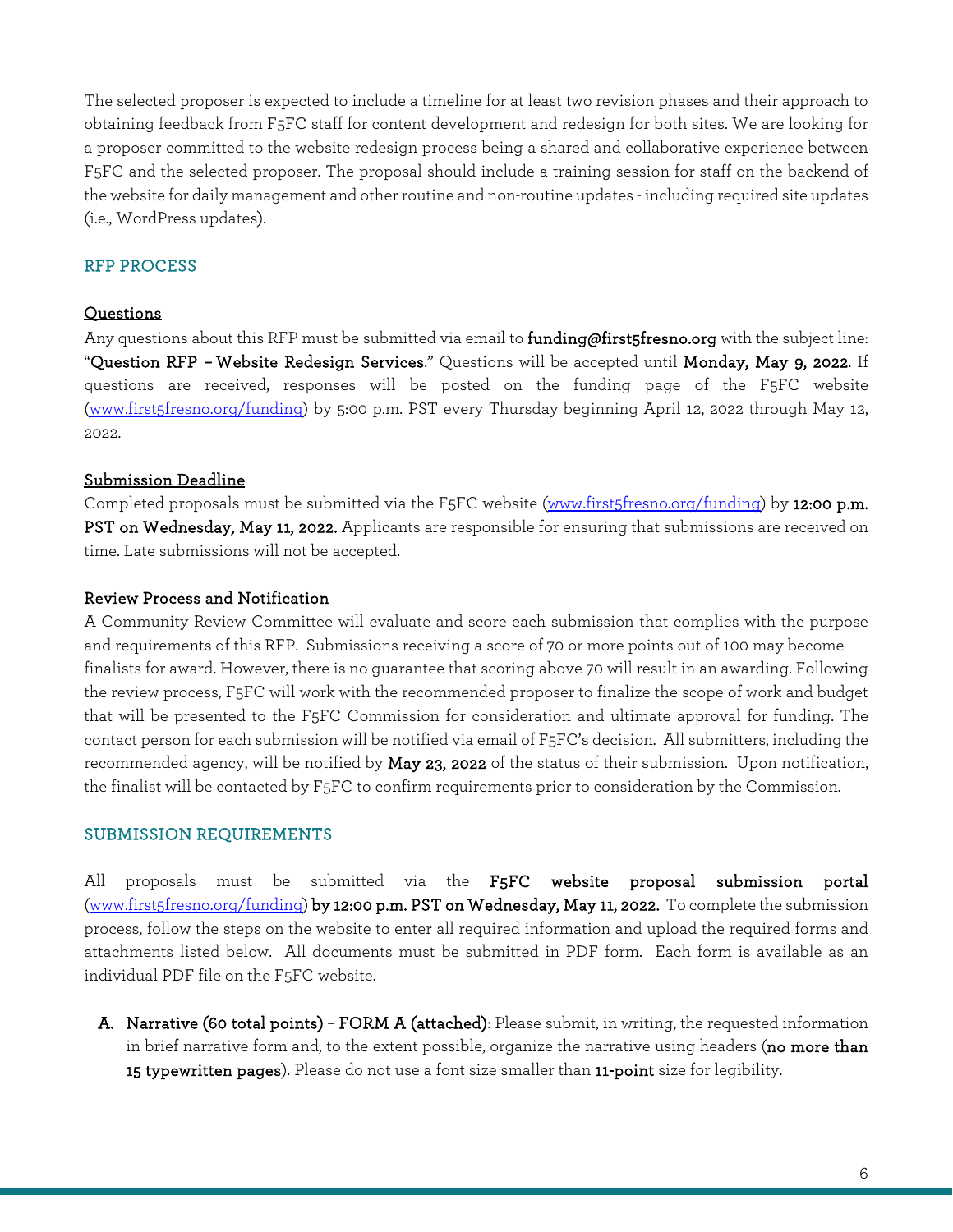- B. Scope of Work and Budget (30 total points, not part of the narrative page limit) FORM B (attached): Complete this form to propose how F5FC funds are to be used to execute the intent of this RFP.
- C. Attachments (10 points, not a part of the narrative page limit) Submissions must include the following:
	- a) Completed W-9 Form
	- b) Up to three (3) relevant work samples from a previous, related project
	- c) Provide names, titles, addresses, email address, and telephone numbers of three (3) professional references of organizations or individuals for whom the proposer has provided services, cited as related experience

Please note, after completing the submission via the online portal on the F5FC website, applicants will receive an automatic email as proof of submission (from [funding@first5fresno.org\)](mailto:funding@first5fresno.org). Please verify all required documents were submitted. If the proposer identifies an error, they may resubmit using the same process. Only the most recent submission will be accepted; however, all resubmissions must be submitted and received before the deadline via the website portal at first5fresno.org/funding. Submissions via email will not be accepted.

Submitting proposers should add [funding@first5fresno.org](mailto:funding@first5fresno.org) to their approved contact list to avoid interference with spam filters. If the proposer does not receive an email or experiences any technical difficulties, please contact [funding@first5fresno.org.](mailto:funding@first5fresno.org) Proposers are responsible for ensuring that submissions are received on time. Late submissions will not be accepted.

#### OTHER IMPORTANT INFORMATION

#### Protest Process

Upon notice by F5FC of a proposed award, any applicant may file a formal written protest regarding a potential or recent procurement by the Commission. The protest shall be filed no less than forty-eight (48) hours before the day of the meeting at which the Commission is scheduled to award the subject contract. The protest shall be in writing addressed to and filed with the Executive Director (or appointee) and contain the exact basis for the protest, and proof that the protestor is a viable and responsible provider of the services sought. The protest should provide evidence that the award violated F5FC's procurement procedures or State law. Mere disagreement with the Commission's decision shall not be the basis for a successful protest.

#### Confidentiality of Responses

F5FC cannot guarantee the confidentiality of information submitted by the proposers. In the event that F5FC receives a request for records or court order that F5FC reasonably determines compels its disclosure of the submissions, F5FC shall provide such records as it deems appropriate. All materials submitted as part of a proposer's response to this RFP become the property of F5FC.

#### Communication

As of the issue date of this RFP and continuing through the public notification of the award, those submitting a proposal are specifically directed not to hold any unscheduled or scheduled meetings, conferences, or technical discussions regarding this RFP with F5FC staff, Commissioners or the Community Review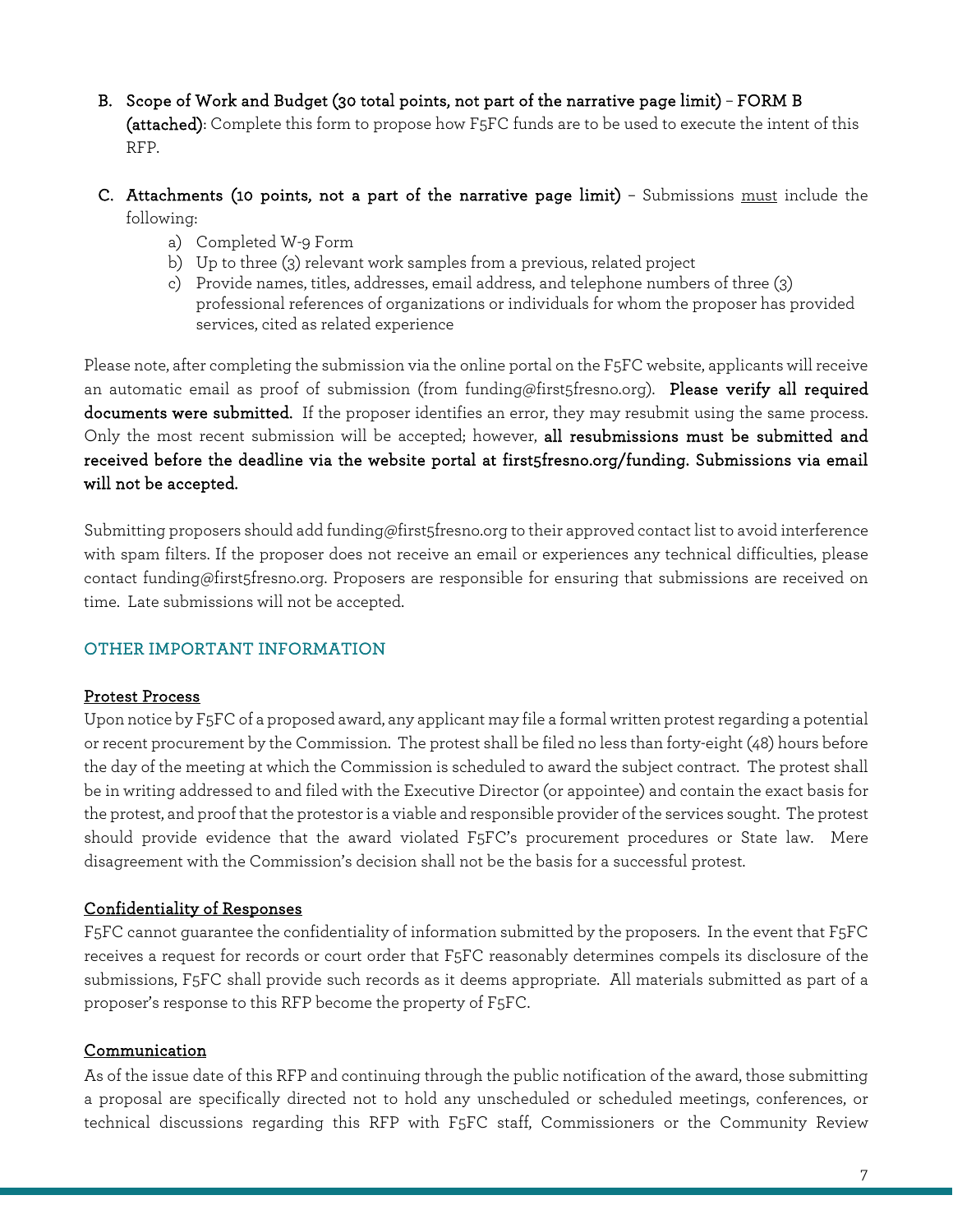Committee. "Off the record" contacts can potentially taint the Commission's decision-making process. Interested proposers may only submit inquiries through the funding@first5fresno.org email address in response to any matter pertaining to the RFP. Any prohibited contact may result in disqualification of the potential contractor's submission.

#### **Contracts**

Issuance of this RFP does not constitute a commitment by the Commission to award a contract. The Commission reserves the right to reject any or all submissions received in response to this RFP, or to cancel this RFP if the Commission deems that it is in the best interest of the Commission to do so. In addition, F5FC staff reserves the right, after contract award, to amend the resulting contract as needed throughout the term of the contract to best meet the needs of all parties.

Any contract awarded by the Commission will contain various terms and conditions that will not be negotiable, including, but not limited to, applicant's obligation to indemnify, defend, and hold the Commission harmless from and against applicant's negligence and willful actions, insurance requirements as determined by the Commission, and compliance with various Commission policies.

#### Supplanting

No Commission funds shall be used to supplant (i.e., take the place of or replace) state or local General Fund money for any purpose. This prohibition does not apply to federally funded or privately funded programs.

#### Conflicts of Interest

Applicants must adhere to the Commission's Conflicts of Interest Policy and Conflicts of Interest Code, as amended, as applicable. No Commissioner or designated staff may make, participate in making, or use their official position to influence the making of any governmental decision which may have a direct or indirect foreseeable material financial effect on the Commissioner or designated staff person. Therefore, no entity in which a Commissioner or designated staff person has a material financial interest may submit a proposal to the Commission.

Additionally, under no circumstances, may a financial dependent of a F5FC Commissioner or staff respond to this RFP. Relatives (which shall include, but not be limited to, adult children, siblings, aunts and uncles) of F5FC Commissioners or staff who are not dependents are discouraged from submitting.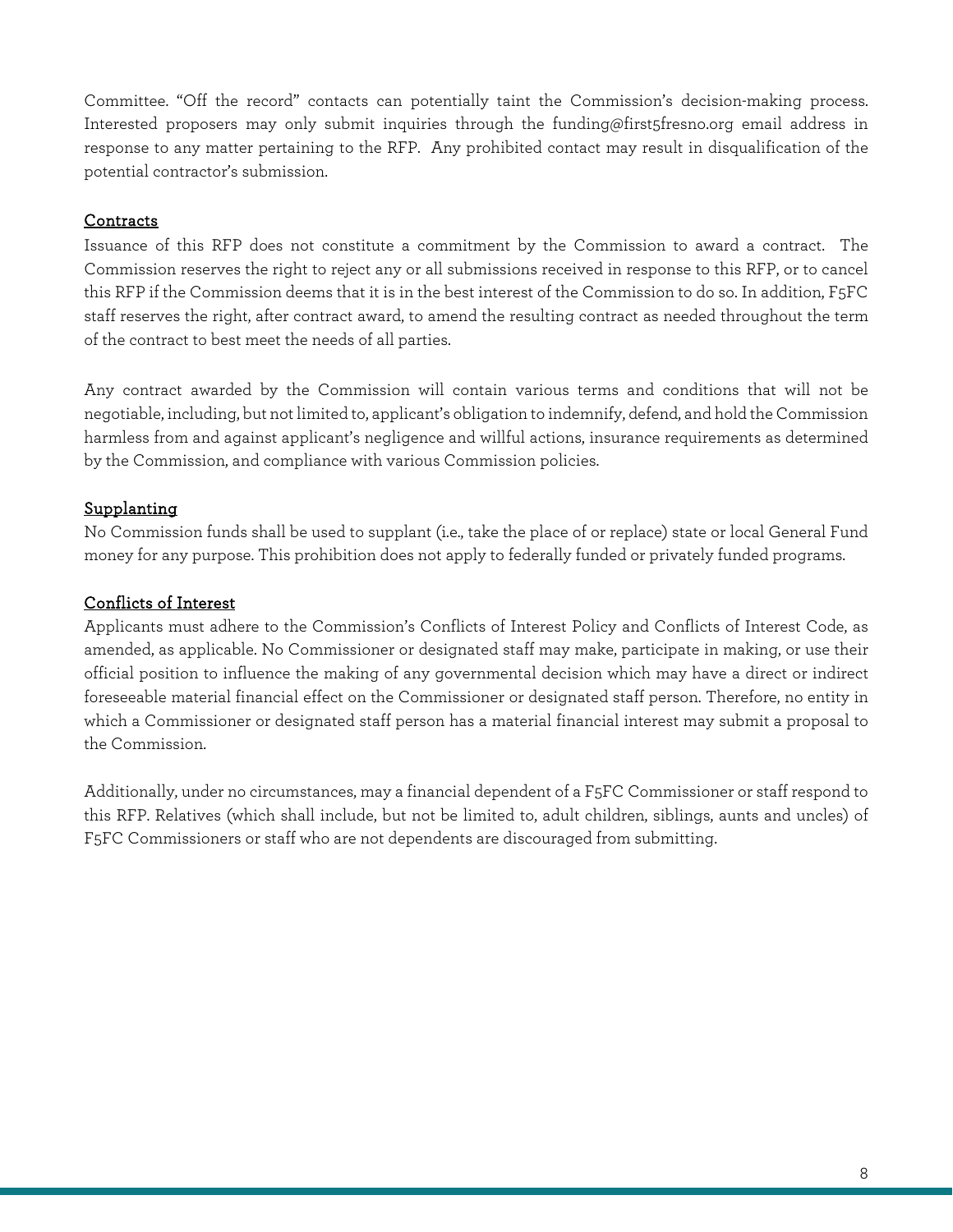

Please provide a brief narrative response to the following questions and, to the extent possible, organize using headers. The narrative should not exceed fifteen (15) pages. Please do not use a font size smaller than 11-point size for legibility.

- 1. Share yours and/or your agency's/firm's mission and philosophy relevant to agencies like First 5 Fresno County.
- 2. Describe your approach to developing a dynamic and engaging website in response to the Intent (page 3) and the Scope of Services (page 4). Include a projected timeline for planning and implementation. Feel free to include story board, samples, and other visuals to convey ideas and approach.
- 3. Describe yours or your firm's/agency's qualifications as they relate to the Eligibility and Scope of Services sections on page 4 of the RFP. Include the number of years of experience your firm/agency has in website design development and implementing marketing/advertising projects including working with agencies similar to First 5 Fresno County. Be sure to reference the experience of your personnel.